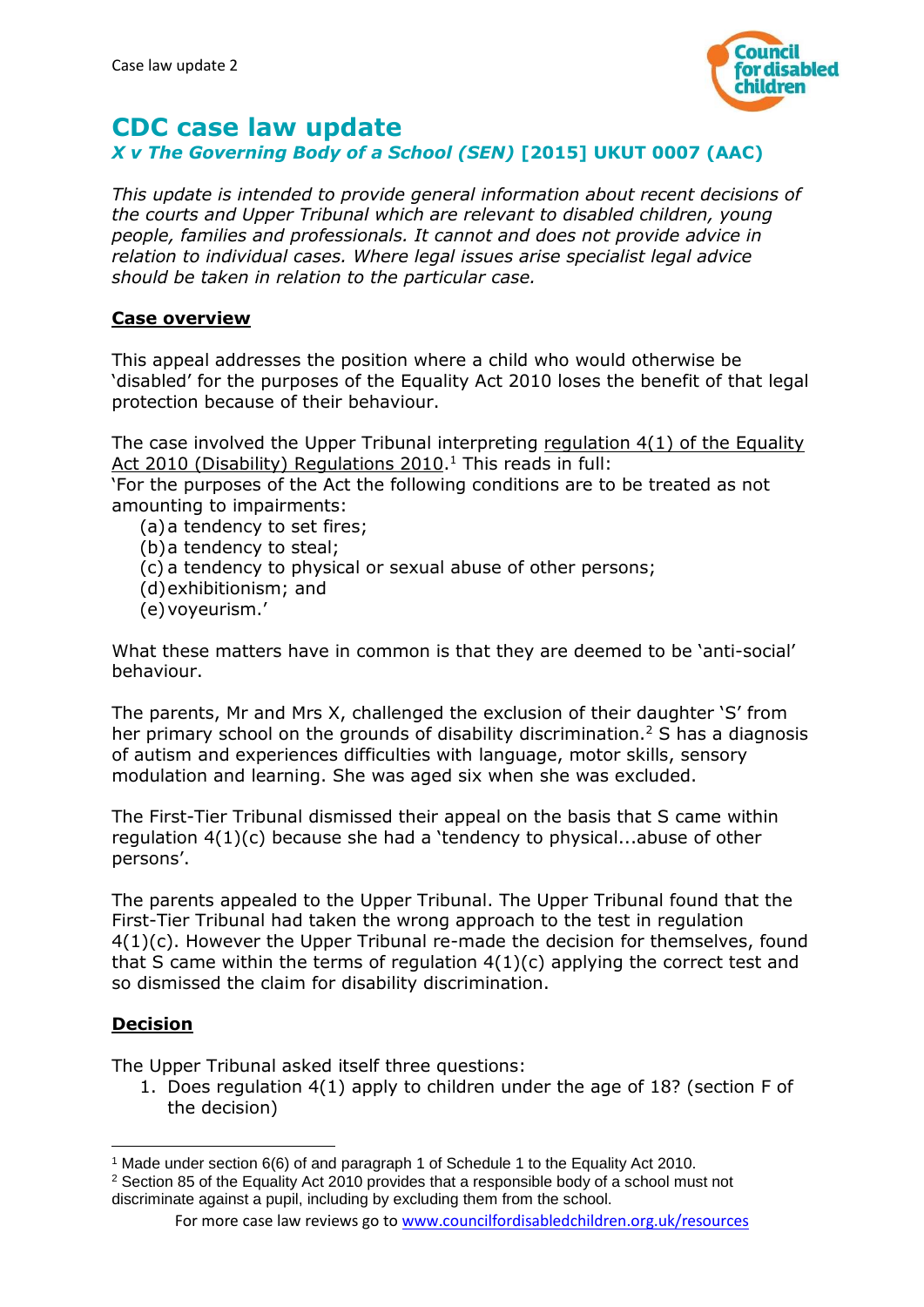**.** 

- 2. Does regulation 4(1) apply where the condition arises in consequence of an impairment that is already protected under the provisions of section 6 of the 2010 Act, i.e. a disability? (section G)
- 3. What is the meaning of 'a tendency to physical...abuse of other persons' under regulation  $4(1)(c)$ ? (section H)

The answers to these questions were as follows:

- 1. Regulation 4(1) applies equally to children and adults. The attempts by the Appellant's lawyers to distinguish children's cases, including by reference to international human rights instruments and guidance documents, were all rejected.
- 2. It did not matter that any tendency to physical abuse S may have arose out of an impairment (autism) that was itself protected under section 6 of the 2010 Act. The Upper Tribunal referred back to case law decided under the Disability Discrimination Act (DDA) 1995 in support of this conclusion. It noted that Parliament had re-enacted the relevant provisions in the same terms as was used in the DDA 1995 and so had not taken the opportunity to overturn the old case law. The relevant statutory quidance<sup>3</sup> also reflected the previous case law.
- 3. The phrase 'a tendency to physical or sexual abuse of other persons' must be considered in the round. The following guidance was given:
	- a. A tribunal must consider all the circumstances of each individual case.
	- b. There must always be an element of violent conduct. The greater the level of violence, the more likely it is that the test is met.
	- c. There is no requirement for knowledge on the part of the person that what they are doing is wrong. However 'if the conduct complained of constituted something akin to a spasmodic reflex, in our judgment it would not meet the terms of the definition'. It seems that the behaviour must be at least to some extent voluntary if the definition is to be met.
	- d. If there is 'some sort of misuse of power or coercion', a lower level of violence might meet the definition. On the other hand 'a finding of physical abuse in the absence of such factors would be likely to require careful justification'.
	- e. There is no requirement for the behaviour to be frequent or regular. It also may not matter if the tendency is only displaced in response to certain trigger events – this does not mean that it is not present at other times.

Applying these tests, the Upper Tribunal found that S did have a tendency to physical abuse. It held that 'even if S's violent conduct constituted a form of "frustrated lashing out" triggered by particular stresses, we are satisfied that the conduct constituted evidence of S's condition of a tendency to physical abuse of other persons'.

<sup>3</sup> Equality Act 2010 Guidance: Guidance on matters to be taken into account in determining questions relating to the definition of disability.

For more case law reviews go to [www.councilfordisabledchildren.org.uk/resources](http://www.councilfordisabledchildren.org.uk/resources)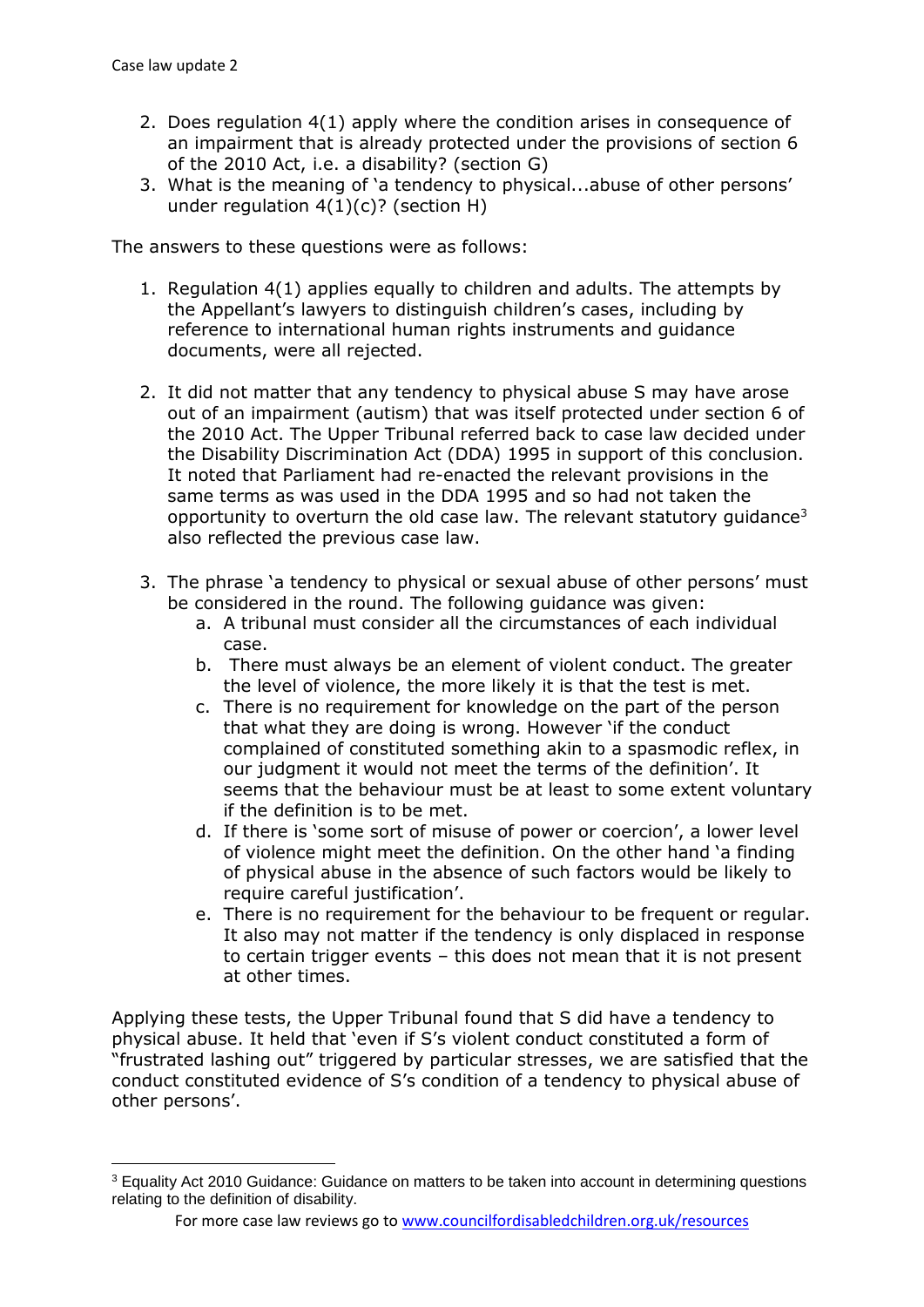**.** 

The Upper Tribunal took account of S's young age and the absence of 'any power abuse or coercion on her part'. As such 'careful justification' was required for a finding that regulation  $4(1)(c)$  applied. This justification was present because of the 'significant element of violent conduct on the part of S', as set out in the decision at para 129.

The Upper Tribunal's conclusions followed at paras 130-131:

'...in our view the degree of sustained violence significantly outweighs the factors which suggest that there was no tendency to physical abuse of other persons on the part of S. Thus, we are satisfied, on a balance of probabilities, that S's behaviour manifested a condition of a tendency to physical abuse of other persons.

Even though that tendency arose in consequence of S's autism, regulation 4(1)(c) of the 2010 Regulations applies...'

As a result, in relation to the behaviour which led to S's exclusions she was not to be treated as having an impairment, meaning she was not 'disabled' for the purposes of section 6 of the Equality Act 2010.<sup>4</sup> Her parents' claim was therefore dismissed.

## **What this means for children, young people and families**

The decision of the Upper Tribunal reinforces the legal position that some disabled children (and adults) will lose the protection of anti-discrimination law where their behaviour is 'anti-social'. The most common problem will be where the child' s behaviour amounts to a 'tendency to physical...abuse of other persons'.

Before claiming disability discrimination, it will be necessary for children, young people and families to think about whether the responsible body will rely on regulation 4. Can it be said that the treatment complained of, for example a school exclusion, is related to the child's 'tendency to physical abuse'? Some key factors would seem to be:

- 1. How much violence can be shown to have been used by the child?
- 2. Is the violence to some extent voluntary?
- 3. Is there any evidence of misuse of power or coercion?
- 4. Is there evidence of a 'tendency' (although this part of the test seems to have been set at a low level)?

It is important for families to note that even where a child may behave in a way that brings them within the definition in regulation  $4(1)$ , a claim of disability discrimination can still be made in relation to treatment which does not relate to that behaviour. An example given in the guidance, and repeated by the Upper Tribunal, is a young man with ADHD which results in both exhibitionist behaviour and an inability to concentrate. If he is treated less favourably as a result of exhibitionism he cannot claim disability discrimination; see regulation 4(1)(d). However if the treatment related to his inability to concentrate he would be entitled to bring a claim or seek remedial action by the responsible body, for example that reasonable adjustments should be made.

<sup>4</sup> Section 6(1) of the Equality Act 2010 begins 'A person (P) has a disability if (a) P has a physical or mental impairment, and...'

For more case law reviews go to [www.councilfordisabledchildren.org.uk/resources](http://www.councilfordisabledchildren.org.uk/resources)